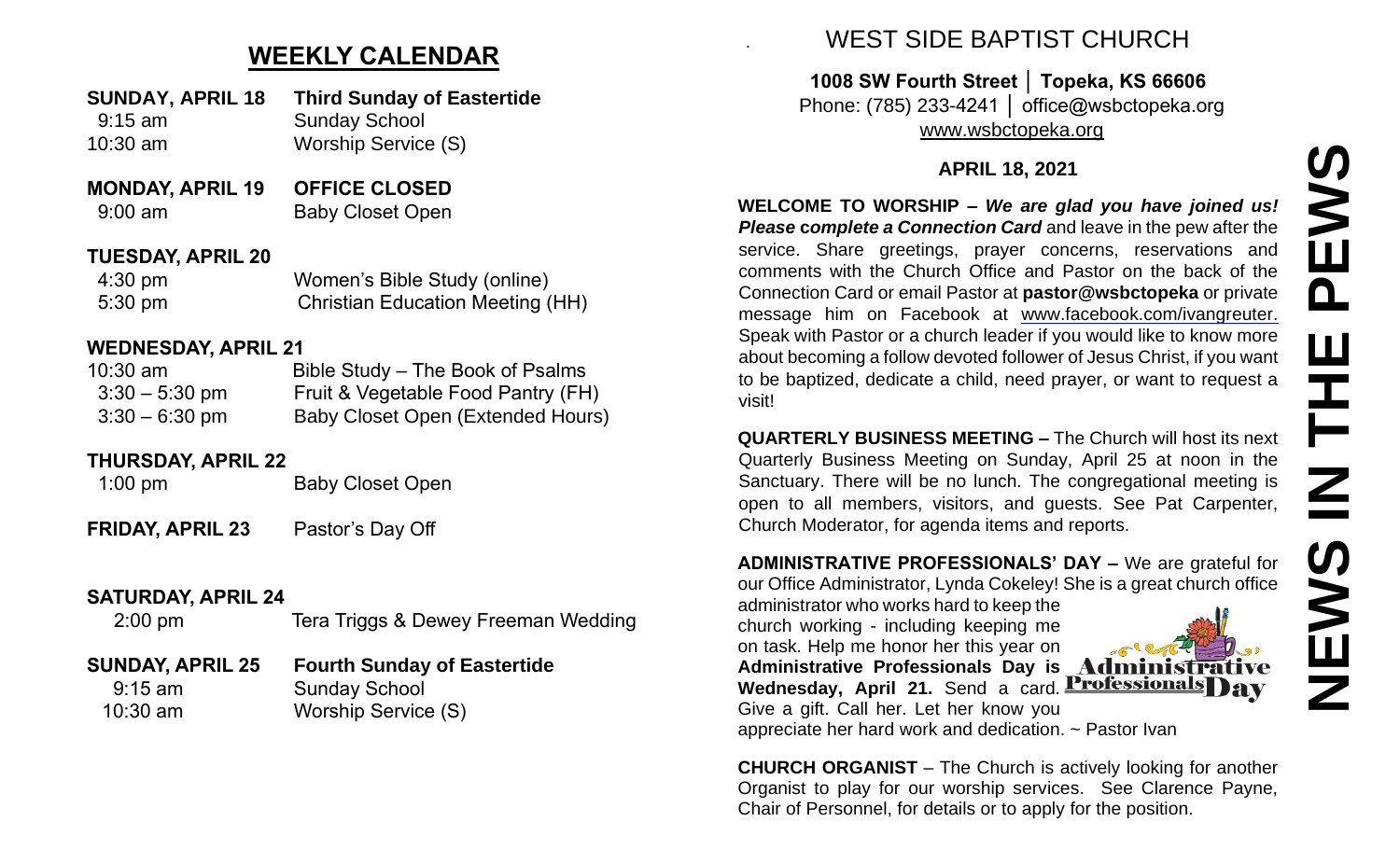### **AMERICAN BAPTIST BIENNIAL CONVENTION** - Registration is now open for

our denomination's **American Baptist Churches Biennial Mission Summit**, **meeting online Thursday, June 24 to Saturday, June 26, 2021. WSBC may send seven delegates. Speak with Pat Carpenter is you are interested in serving as a delegate.** The cost is \$100 per delegate or \$100 per family (2 persons).



Visit [www.americanbaptists2021.com](http://www.americanbaptists2021.com/) for info or to register.

**ADULT SUNDAY SCHOOL** - For the next few weeks, the Adult Sunday School Class will be viewing and discussing the documentary "American Gospel" which investigates several gospel movements prevalent in American preaching today. "Christ Alone" answers the question Is Christianity Christ plus? while "Christ Crucified" answers the question Is Christianity Christ minus? Jack Janway

**BELIEVER'S BAPTISM** – We practice "believer's baptism" which is the immersion of a person in water – regardless of age – who receives Jesus Christ as his or her personal Savior and publicly professes to walk the Jesus way. The Council schedules baptisms on most Sunday mornings throughout the year. If you would like to be baptized, then come to the front during the last song.

**BIBLE STUDY ONLINE** – Join us for **"The Psalm Book of Israel" Bible Study on Wednesday MORNINGS at 10:30 am in Holmer Hall (face masks, mass limit, and social distancing required) or ZOOM (see email for link and password).** 

**CHILD DEDICATIONS –** We will be dedicating children to the Lord on Mother's Day (Sunday, May 9) and Father's Day (Sunday, June 20). Please speak with Pastor Ivan if you would like to dedicate a child.

**CHRISTIAN EDUCATION** – The Ministry of Christian Education will hold their monthly committee meeting on **Tuesday, April 20 at 5:30 pm in Holmer Hall**. We need to discuss VBS, Summer Cinema, Graduation Sunday, Children Church, Kids/Youth Activities, Nursery, WWW, and more. Please join us! See Alice Payne, Coordinator, for meeting details and information.



**PUBLIC HEALTH NOTICE:** To mitigate the spread of the Coronavirus (COVID 19), the Church leaders have enacted *Phase 2 - Yellow Protocols*. Effective immediately until further notice:

• **MASKS RECOMMENDED -** All persons (age 6 and older) are required to **WEAR A MASK IN PUBLIC including employees of the church,** with certain exemptions apply including all children *age 5 and under*, when social distancing (keeping six feet of distance between yourself and others outside your



#Separatetogether

household, except for occasional or incidental moments of closer proximity) is not possible.

- **LIMIT MASS GATHERINGS to 500 persons (including weddings)** OR 75% capacity of a room after restrictions and protocols are observed. The Sanctuary has a capacity of 250 seats. The restricted limit is 92 persons.
- **HIGH RISK INDIVIDUALS and PARENTS AND SMALL CHILDREN should take more intensive precautions including** *staying-safe-at home*. For more information about preventing the spread of COVID 19, visit: <https://www.snco.us/hd/coronavirus> or the Centers for Disease Control and Prevention.

#### **SHAREFEST** - After being cancelled last year, **SHAREFEST will be held April 24, 2021 8am -12pm**. **SHAREFEST** is an event that was created with



the belief that churches and organizations can do more together than any one group could do separately to reach out to its community. We serve in school districts, community organizations all over the city by landscaping, painting, constructing, and cleaning up the grounds of area schools and buildings. West Side Baptist has registered for this

event and pledged 10 individuals to work. You may pick which school you want to work at and what job you would like. Nelda and I picked Topeka High School as landscapers. I also volunteered my truck to haul mulch. **Please go to Sharefesttopeka.com and register.** If you order before April 11th, you will receive a T-shirt to wear on the day at work. Be sure to order your size when you register. After work, there will be a celebration at Evergy Plaza downtown. There will be food trucks for food purchase to support local business. Please contact Jack Janway for any questions or assistance.